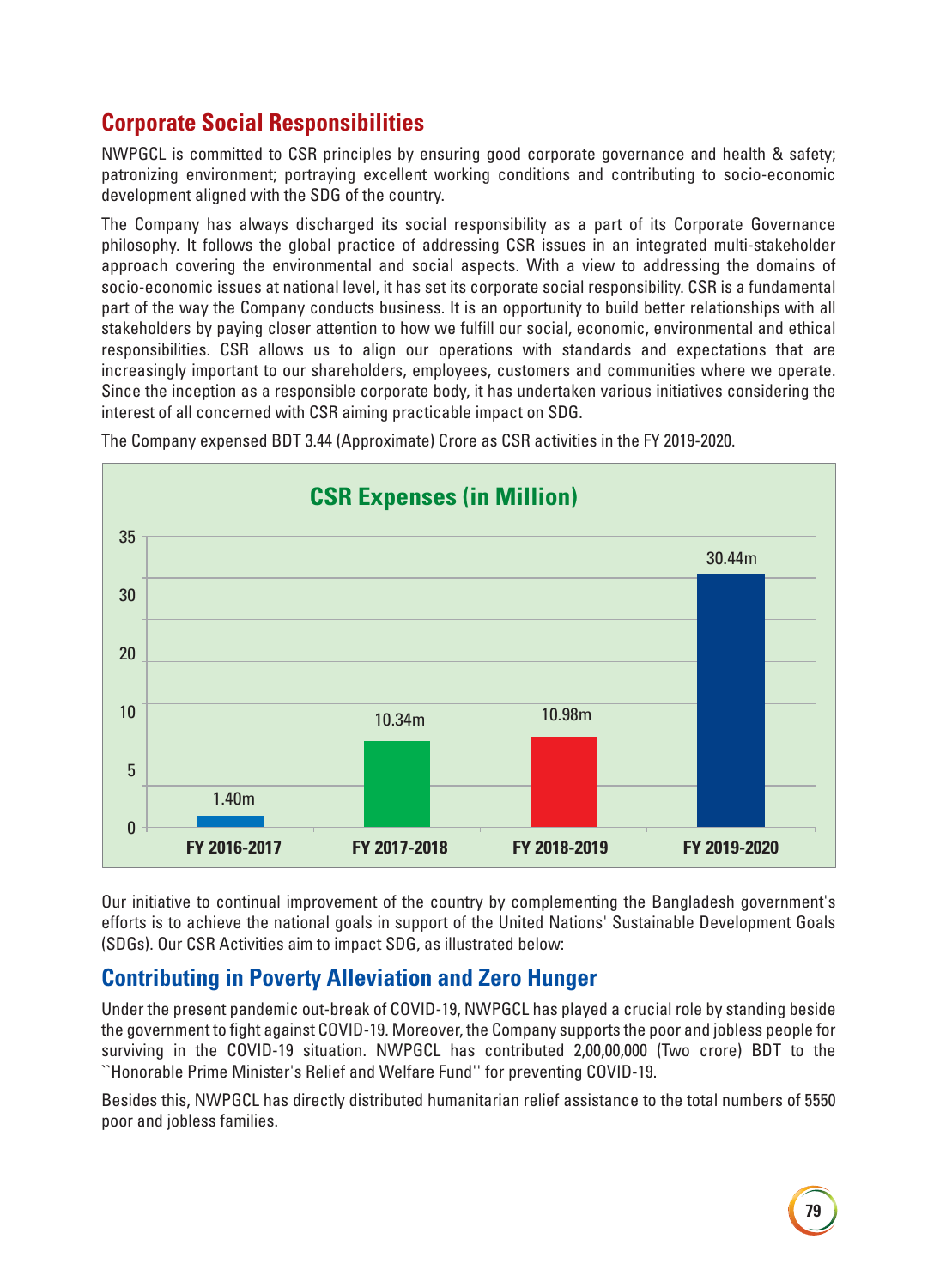## **Good Health and Well-being**

NWPGCL is always concerned to public health. The Company is providing continuous medical support for the adjacent inhabitants of Sirajganj Power Station. The Company has donated to build medical centre for the students of Khulna B. L. College.

In this pandemic of COVID-19, NWPGCL has donated Testing Kits and High-Flow Nasal Cannula to the Government for the treatment of corona affected people of Bangladesh. Moreover, NWPGCL helps the ailing employees of BPDB and other organization from time to time.

### **Quality Training & Skill Development**

To ensure inclusive and equitable quality training and promote lifelong learning opportunities for all, the Company arranges training programs in local & foreign countries. As a power generation company, engineers need to achieve sufficient training for ensuring smooth operations of power plants. Besides, the Company organized First Batch and Second Batch 'Regular Electrician Course' at the power plants (Sirajganj, Bheramara and Khulna) under the program for developing skilled manpower in the field of electrical work profession.

Besides this, NWPGCL has contributed to Rajshahi University and Bangladesh University of Engineering and Technology (BUET) for arranging conference on "Data Science and SDGs: Challenges, Opportunities and Realities" and "13th International Conference on Mechanical Engineering (ICME, 2019) and Exhibition" respectively.

### **Gender Equality & Women Empowerment**

To achieve gender equality and empower all women, NWPGCL focuses on the operational women working force. And for that, the Company has provided sewing machines to the poor and jobless women inhabitants adjacent to our power plants.

### **Clean Water and Sanitation**

NWPGCL donated to build women washroom at the Soydabad High School adjacent to Sirajganj Power Station.

#### **Affordable and Clean Energy**

NWPGCL's mission is to ensure access to affordable electricity by 2030 means investing in clean energy sources such as solar, wind and thermal. Adopting cost-effective standards for a wider range of technologies could also reduce the electricity consumption by buildings and industry by 14%. Expanding infrastructure and upgrading technology to provide clean energy sources in countries is a crucial goal that can both encourage growth and help the environment. To promote investment in energy infrastructure and clean energy technology, NWPGCL is going to establish Solar Power Plants at Sirajganj and Pabna. In order to encroachment the acquisitioned land for Pabna 60 MW Solar Power Plant, the Company compensated the landless people for land acquisition from its CSR fund.

### **Sustainable Cities and Communities**

To ensure access for all to adequate, safe and affordable housing and basic services, NWPGCL allotted houses to the affected people due to the land acquisition under Payra Thermal Power Plant Resettlement Program.

### **Contribution to Environmental & Socio-Economic Development**

In order to strengthen resilience and adaptive capacity to climate-related hazards and natural disasters, NWPGCL focuses on the socio-economic and environmental sustainability of agriculture and also other environmental issues. Every year NWPGCL spends a notable amount from the CSR funds for tree plantation. Also NWPGCL distributes relief to the flood affected people to adapt with the disasters.

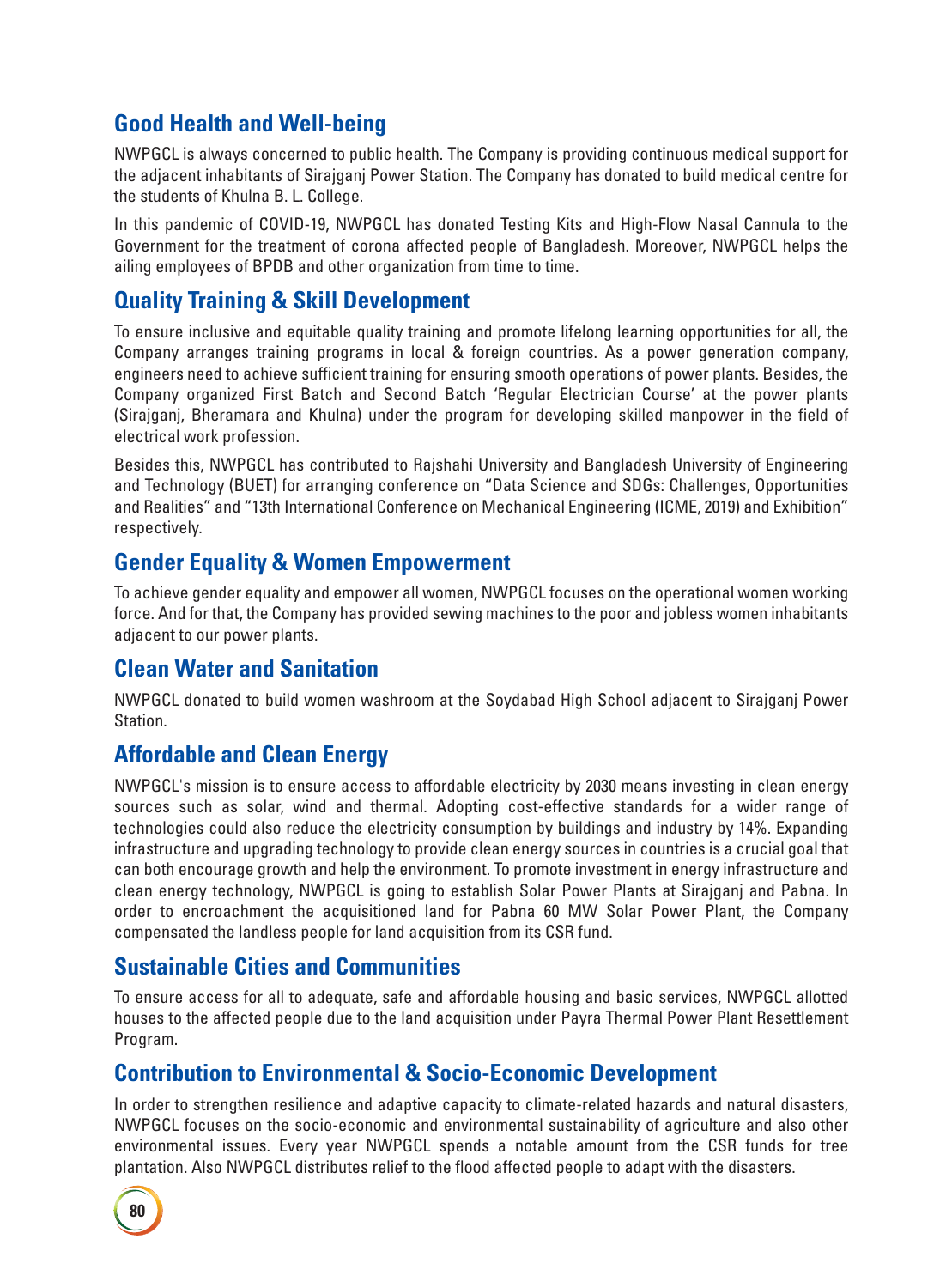Besides these CSR activities, NWPGCL spends from its CSR fund to various socio-economic development activities (such as to arrange Ethnic Public Festival and Fair at Mymensingh; National Rabindra Sangeet Conference Council at Sirajganj; Annual Sports Day-2020 at Khulna Newsprint Mills Secondary School; and various developement activities for the people and society) and Scouting Activities (to implement National CAB Campury and National Scout Jambury).

### **CSR Activities During Covid-19**

Under the present pandemic out-break of COVID-19, NWPGCL shows a crucial role by standing beside the government to fight against COVID-19. As well as company supports the poor and jobless people for surviving in COVID-19 Situation. NWPGCL has contributed 02 (two) crores BDT to the ``Honorable Prime Minister's Relief and Welfare Fund'' for preventing Corona Virus (COVID-19). The Company also donated COVID-19 testing kits to IEDCR, a good numbers of High Flow Nasal Cannula to the Govt. Hospitals from its CSR fund. At the time of general vacation (Lockdown) for preventing COVID-19, NWPGCL stands beside the poor and jobless people. During this pandemic HR department has influential role in raising COVID-19 awareness programs. HR department has implemented guidelines for service rendered during the pandemic time. As per direction of govt. and CEO of NWPGCL it has provided masks, sanitizers to all employees. Moreover, Germs removing tunnel has also placed at all offices of the Company.



NWPGCL distributed Rickshaw Van to the Poor men around Khulna 225 MW Combined Cycle Power Plant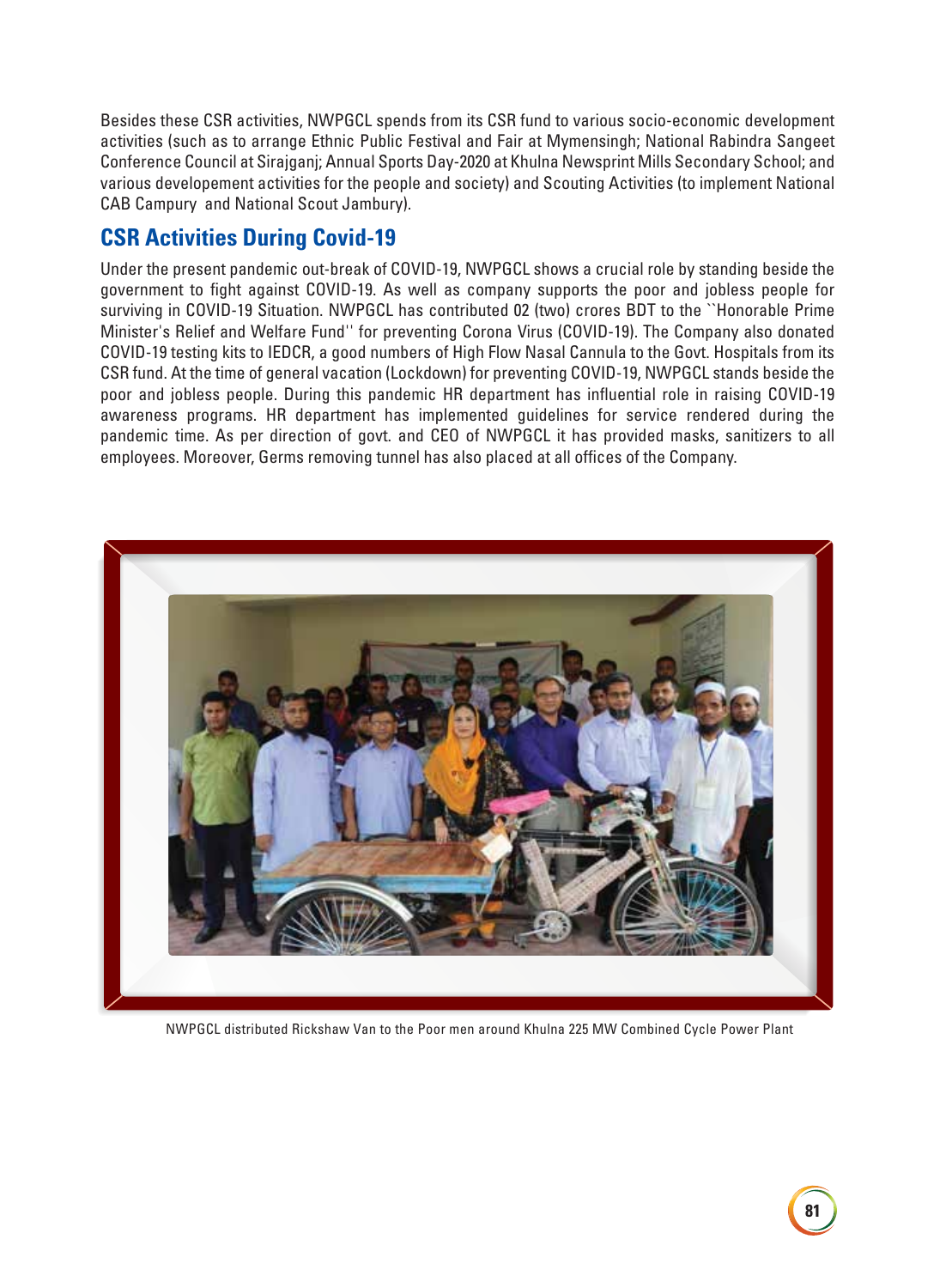

NWPGCL distributed sewing machine to poor and physically challenged women around Sirajganj Power Plant



NWPGCL gave away certificates to the trainee of 1st Batch after successful completion of 'Electrician Training Course' at Bheramara 410 MW Combined Cycle Power Plant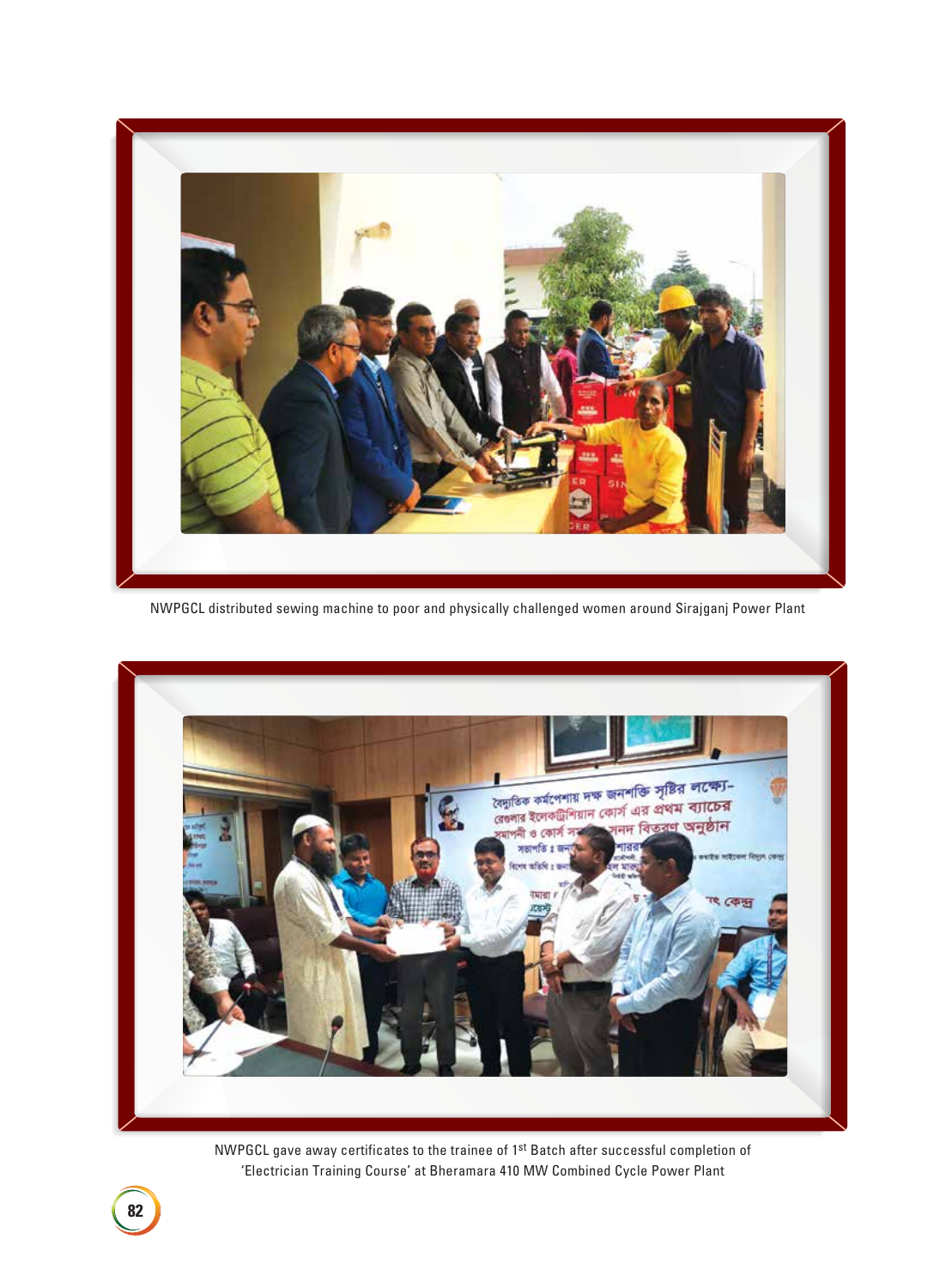

NWPGCL gave away certificates to the trainee of 1st Batch after successful completion of 'Electrician Training Course' at Khulna 225 MW Combined Cycle Power Plant



Inauguration of "Regular Electrician Training Course" at Sirajganj Power Plant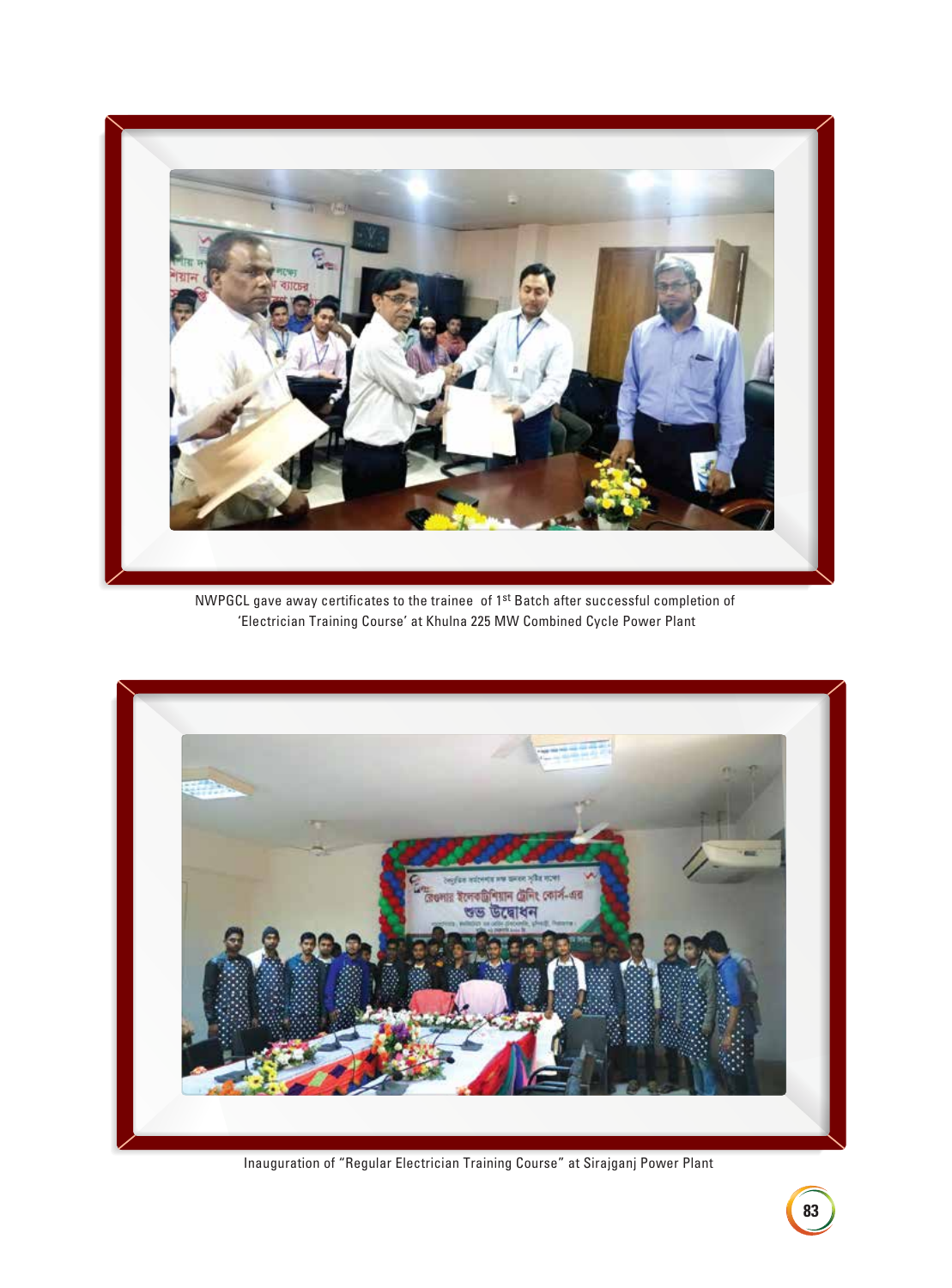

NWPGCL gave food assistance to the affected people around Khulna 225 MW Combined Cycle Power Plant due to Covid-19 Pandemic



NWPGCL gave food assistance to the affected people around Sirajganj Power Plant due to Covid-19 Pandemic